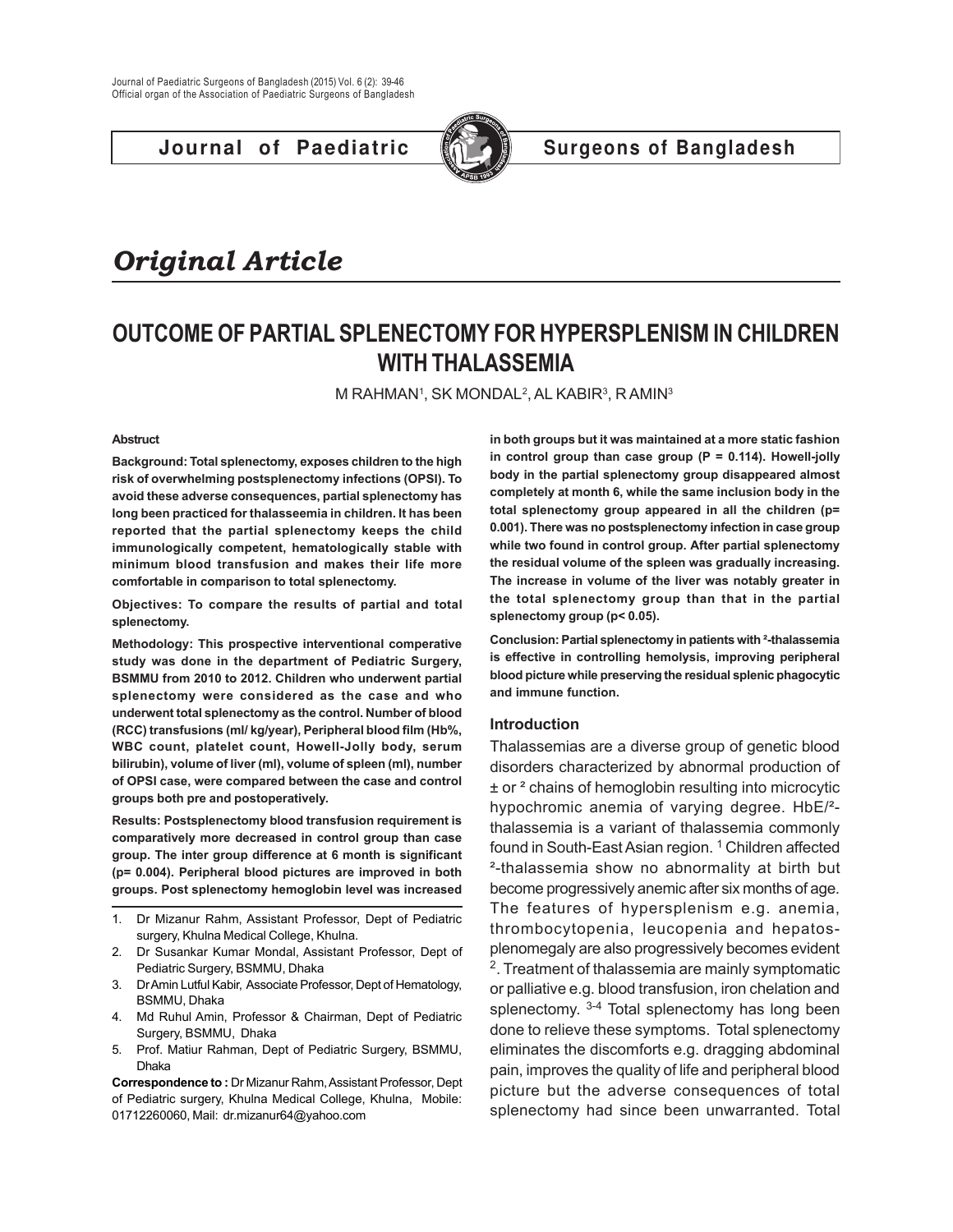splenectomy, exposes children to the high risk of overwhelming postsplenectomy infections (OPSI) caused by encapsulated organisms e.g. *Streptococcus pneumoniae*, *Neisseria meningitidis*, *Haemophilus influenza* etc. OPSI is a fatal complication of splenectomy and should be treated promptly 5-7 The risk of OPSI is more in children under five years of age. The incidence of OPSI has been estimated to be 4.4% in children and 0.9% in adults. <sup>8</sup> Although, the risk of OPSI may be reduced by routine vaccination and administering prophylactic antibiotics against encapsulated organisms, it still persists due to several causes. 7, 9 Besides OPSI, all the splenectomized patients are liable to many other long term adverse effects. Splenectomy reduces the ability of the reticuloendothelial system to remodel the red blood cells. As a result, reticulocyte count increases in the peripheral blood.

Inclusion bodies e.g. Howell-Jolly Bodies, Heinz Bodies and abnormal cells also appear in the peripheral blood. Howell-Jolly Body in the peripheral blood, though not completely sensitive but an important marker to identify the degree of hyposplenism to represent the risk of OPSI. <sup>10</sup>

The adverse effects of total splenectomy, especially the severity of the OPSI has led to the search for alternative surgical techniques that preserve the adequate splenic tissue. Scientists discovered that the presence of splenenculi or autotransplanted splenic tissue has some degree of protective role against OPSI. So, autotransplantation or the preservation of splenenculi after total splenectomy has been practiced to prevent post splenectomy sepsis. 11- 12

Total splenectomy has been practiced for a long time for palliation for thalassemic children. Conceivably it provides the best opportunity for palliation in thalassemic children by removing a substantial portion of reticuloendothelial system. But it renders children deficient to defensive functions of spleen e.g. risk of infection by encapsulated organisms that may lead to overwhelming post splenectomy infection (OPSI). <sup>13</sup> In order to obviate this problem it has been thought that partial splenectomy may offer a better balance between palliation and retention of some host defense against the aforesaid infection. <sup>12</sup>

It is considered that partial splenectomy is a safe and better alternative to total splenectomy for palliation of thalassemia patients when splenectomy is indicated. Therefore this study has been designed to compare the short term outcomes of partial and total splenectomy in thalassemia patients to testify the above proposition.

#### **Methodology**

#### Study design:

This is a prospective interventional study carried out in the Department of Pediatric Surgery, BSMMU, Dhaka , from July 2010 to June 2012. A total of 30 children from 4 – 13 years of age having thalassemia attending for splenectomy was the study population and was divided into **case** (30 patients undergoing partial splenectomy) and **control** (30 patients undergoing total splenectomy) groups.

#### **Variables of the study:**

- Number of blood (RCC) transfusions (ml/ kg/ year).
- Peripheral blood film (Hb%, WBC count, platelet count, Howell-Jolly body, s.bilirubin, reticulocyt count).
- Volume of liver (ml).
- Volume of spleen (ml).
- Number of OPSI case.

The operative procedure adopted for partial splenectomy is summarized as follows:

The segmental blood supply of the spleen is "bisegmental" and in 20% of cases there might be a middle division making the segmental blood supply "trisegmental" (14-17) (Morganstern 1979, Decker 1986, Spitz 1995 & Liu 1996). Cut or "splenotomy" was done at the line of demarcation using electrocautery. Bleeding from small arterial branches and venous tributaries were controlled by transfixation ligation using figure of 8 or running suture. When the bleeding was severe, temporary occlusion of the splenic artery with the thumb and forefinger or by drawing a loop around the splenic artery was used till these vessels were occluded. Parenchymatous bleeding, usually from the small sinusoids and this was controlled by electrocautery, horizontal mattress suture from one capsular edge of the cut surface to the other edge.

#### *Patient evaluation and follow-up:*

Every patient was evaluated both preoperatively and postoperatively by clinical, hematological, biochemical and ultrasound examination. Clinical evaluation consists of OPSI (fever, cough, tachycardia, tachypnoea, respiratory distress), and hepatosplenomegally etc. Laboratory parameters consist of Hb (gm/dl), platelet count, WBC count, s.bilirubin and reticulocyte count were assessed and compared between groups. Decrease in the amount of blood transfusion (<180ml/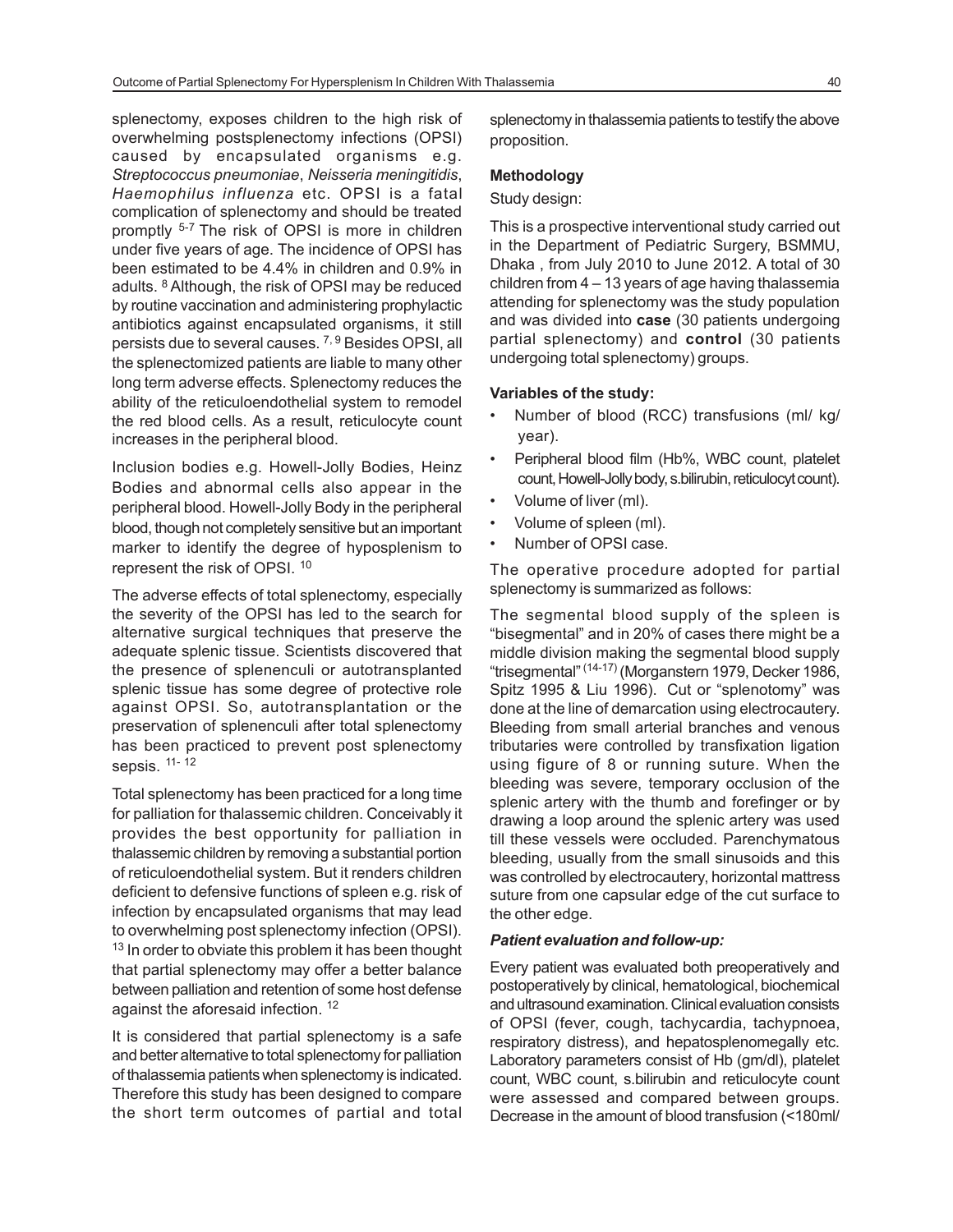kg/year or <15 ml/kg/month) or increase in interval of blood transfusion, maintenance of Hb % at a static level (8 -10 gm/dl), decrease in s.bilirubin, and reticulocyte count in the postoperative periods were interpreted as effective control of hemolysis after splenectomy.

### **Evaluation of splenic function by measuring peripheral blood film:**

As splenic function declines, Howell-Jolly body in the blood increase in number and their presence is a strong indicator of risk for bacterial infection (William- 2007) <sup>(19)</sup>. Decrease or remaining same as preoperative state of Howell-Jolly body, decrease in reticulocyte count in the peripheral blood after partial splenectomy was interpreted as the evidence of retained phagocytic function by the splenic remnant (Corazza 1990 & Brigden 1985) (10, 26).

Ultrasonographic evaluation of liver and spleen:

Ultrasonographic assessment of the liver and spleen performed postoperatively at 7day, 3 month and 6 month period and compared between groups to assess the effect of partial and total splenectomy on them.

#### **Results**

Demographic characteristics:

The mean ages of the partial splenectpmy (case) and total splenectomy (control) groups were  $6.9 \pm$ 2.0 and  $8.1 \pm 3.5$  years respectively ( $p = 0.511$ ). The proportion of female patients in the case group was somewhat higher (60%), while males and females were almost equal in the control group.

**Table I**

|                                              | 1 uwis 1      |               |         |  |
|----------------------------------------------|---------------|---------------|---------|--|
| Comparison of age and sex between two groups |               |               |         |  |
| Age (years)                                  | Group         |               | p-value |  |
|                                              | Partial       | Total         |         |  |
|                                              | splenectomy   | splenectomy   |         |  |
|                                              | $(n = 15)$    | $(n = 15)$    |         |  |
| $\leq 5$                                     | 2(13.3)       | 4(26.7)       |         |  |
| $5 - 10$                                     | 11(73.3)      | 7(46.6)       |         |  |
| > 10                                         | 2(13.3)       | 4(26.7)       |         |  |
| Mean $\pm$ SD                                | $6.9 \pm 2.0$ | $8.1 \pm 3.5$ | 0.511   |  |
| Sex <sup>*</sup>                             |               |               |         |  |
| Male                                         | 6(40.0)       | 7(46.7)       |         |  |
| Female                                       | 9(60.0)       | 8(53.3)       |         |  |

^ Data were analysed using Fisher's Exact Test.

# Data were analyzed using the Mann Whitney Test and were presented as mean ± SEM.

#### **Preoperative pictures:**

Preoperative hematological pictures of case and control groups are illustrated in table II. All the hematological and other variables (Table II) were fairly comparable between case and control groups (p > 0.05).

| <b>Table II</b>                           |
|-------------------------------------------|
| Comparison of preoperative values between |
| groups                                    |

| Variables                        | Group         |                                     | p-value |  |
|----------------------------------|---------------|-------------------------------------|---------|--|
|                                  | Case          | Control                             |         |  |
|                                  | $(n = 15)$    | $(n = 15)$                          |         |  |
| Haemoglobin#                     | $6.5 \pm 1.8$ | $6.6 \pm 1.2$                       | 0.807   |  |
| (g/dl)                           |               |                                     |         |  |
| Reticulocyte                     | $3.4 \pm 0.7$ | $2.4 \pm 0.3$                       | 0.495   |  |
| count# $(%)$                     |               |                                     |         |  |
| Serum billirubin#                | $1.9 \pm 1.1$ | $2.0 \pm 0.6$                       | 0.683   |  |
| (mg/dl)                          |               |                                     |         |  |
| Platelet count#                  | $92600 \pm$   | 83866 ±                             | 0.675   |  |
| (per cu-mm)                      | 16623         | 12130                               |         |  |
| Howell-jolly body* 6(40.0)       |               | 8(53.3)                             | 0.358   |  |
| (present)                        |               |                                     |         |  |
| WBC count#                       |               | $6133 \pm 530$ 7206 $\pm 555$       | 0.173   |  |
| (per cu-mm)                      |               |                                     |         |  |
| Transfusion <sup>#</sup>         |               | $442.7 \pm 28.0451.3 \pm 27.30.826$ |         |  |
| (ml/kg/year)                     |               |                                     |         |  |
| Preoperative vol. $1005 \pm 363$ |               | $1060 \pm 314$                      | 0.581   |  |
| of spleen <sup>#</sup> (ml)      |               |                                     |         |  |
| Preoperative vol. $983 \pm 1.5$  |               | $982 \pm 2.1$                       | 0.636   |  |
| of liver# (ml)                   |               |                                     |         |  |

# Data were analyzed using the Mann Whitney Test and were presented as mean ± SEM.

\* Fisher's Exact Test was employed to analyze the data

Figures in the parentheses denote corresponding percentage.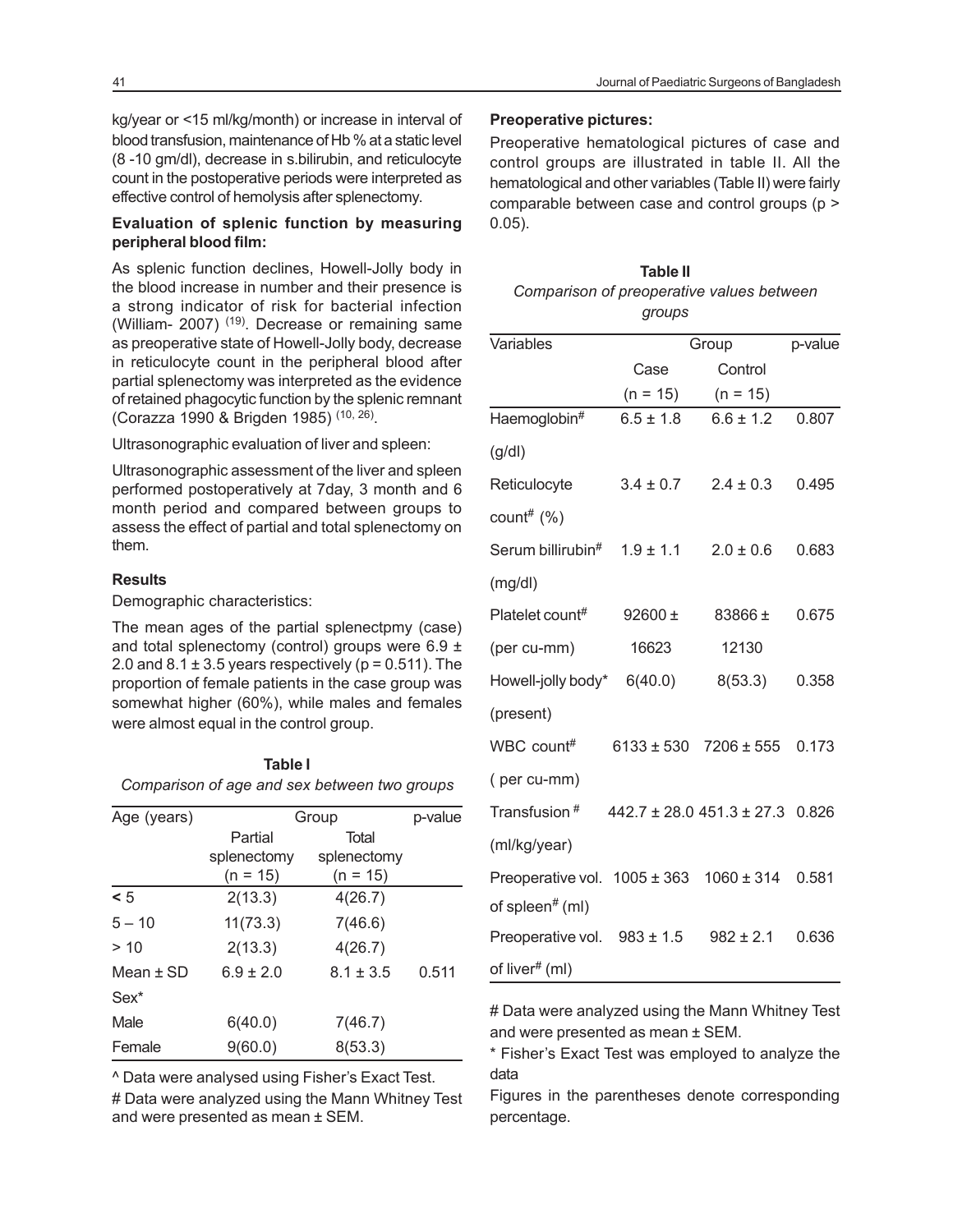#### **Outcomes 7 days postoperatively:**

Hematological pictures of case and control groups 7 days postoperatively demonstrate that the level of hemoglobin and percentage of reticulocytes reduced in the case group than those in the control group. The platelet count was considerably higher and total count of WBC was considerably lower in the case group than those in the control group.

### **Outcome of patients 3 months postoperatively:**

Hematological pictures of case and control groups at 3 months postoperatively show that level of hemoglobin was almost equal in both case and control groups (p = 0.695). All the cellular counts (reticulocyte <0.001, platelet <0.001 and WBC <0.007) show much wider difference between groups. Howell-jolly body in the case group reduced to 20%, but it increased to 100% in the control group (p < 0.001). One patient of control group developed fever while none in the case group (Table IV).

#### **Outcome of patients 6 months postoperatively:**

After 6 months of operation the case and control groups were observed to be significantly different with respect to all of the figures of blood picture except serum bilirubin. Considering liver volume, control group experienced more increase than the case group. Regrowth of spleen continued. Another patient developed flue-like symptom and fever (OPSI) in the control group while none in the case group (Table V).

**Table III** *Outcome of patients 7 days postoperatively between groups*

| <b>Variables</b>               | Group              |                      | p-value |  |
|--------------------------------|--------------------|----------------------|---------|--|
|                                | Case ( $n = 15$ )  | Control ( $n = 15$ ) |         |  |
| Hemoglobin# $(g/dl)$           | $8.6 \pm 0.2$      | $9.8 \pm 0.4$        | 0.014   |  |
| Reticulocyte count# $(\%)$     | $2.4 \pm 0.6$      | $6.9 \pm 0.5$        | < 0.001 |  |
| Serum billirubin# (mg/dl)      | $1.6 \pm 0.2$      | $1.5 \pm 0.1$        | 0.495   |  |
| Platelet count# (per cu-mm)    | $398666 \pm 40069$ | $336000 \pm 29869$   | 0.220   |  |
| Howell-jolly body* (present)   | 6(40.0)            | 8(53.3)              | 0.358   |  |
| WBC count# $($ per cu-mm $)$   | 19066 ± 933        | $22133 \pm 2080$     | 0.189   |  |
| <b>OPSI</b>                    | None               | <b>None</b>          |         |  |
| Transfusion# (ml/kg/year)      | Not needed         | Not needed           |         |  |
| Volume of spleen# (ml)         | $197.6 \pm 12.3$   |                      |         |  |
| Liver volume <sup>#</sup> (ml) | $983 \pm 0.4$      | $982 \pm 0.5$        | 0.426   |  |

# Data were analyzed using the Mann Whitney Test and were presented as mean ± SEM.

\* Fisher's Exact Test was employed to analyze the data

Figures in the parentheses denote corresponding percentage.

| Outcome of patients 3 months after operation between groups |                  |                      |         |
|-------------------------------------------------------------|------------------|----------------------|---------|
| Variables                                                   | Group            |                      | p-value |
|                                                             | Case $(n = 15)$  | Control ( $n = 15$ ) |         |
| Haemoglobin# (g/dl)                                         | $9.8 \pm 0.4$    | $9.8 \pm 0.2$        | 0.695   |
| Reticulocyte count# (%)                                     | $1.7 \pm 0.2$    | $6.1 \pm 0.4$        | < 0.001 |
| Serum billirubin# (mg/dl)                                   | $1.7 \pm 0.1$    | $1.0 \pm 0.1$        | 0.726   |
| Platelet count# (per cu-mm)                                 | 242866 ± 21833   | 402333 ± 28371       | < 0.001 |
| Howell-jolly body* (present)                                | 3(20.0)          | 15(100.0)            | < 0.001 |
| WBC count# (per cu-mm)                                      | $12000 \pm 941$  | $17720 \pm 1741$     | 0.007   |
| Transfusion# (ml/kg/year)                                   | $107.3 \pm 3.7$  | $97.7 \pm 2.6$       | 0.402   |
| <b>OPSI</b>                                                 | None             | 1(6.7)               | 0.62    |
| Volume of spleen <sup>#</sup> (ml)                          | $237.3 \pm 42.3$ |                      |         |
| Liver volume <sup>#</sup> (ml)                              | $985 \pm 0.4$    | $987 \pm 0.4$        | 0.714   |

**Table IV**

# Data were analyzed using the Mann Whitney Test and were presented as mean ±

SEM. \* Fisher's Exact Test was employed to analyze the data

Figures in the parentheses denote corresponding percentage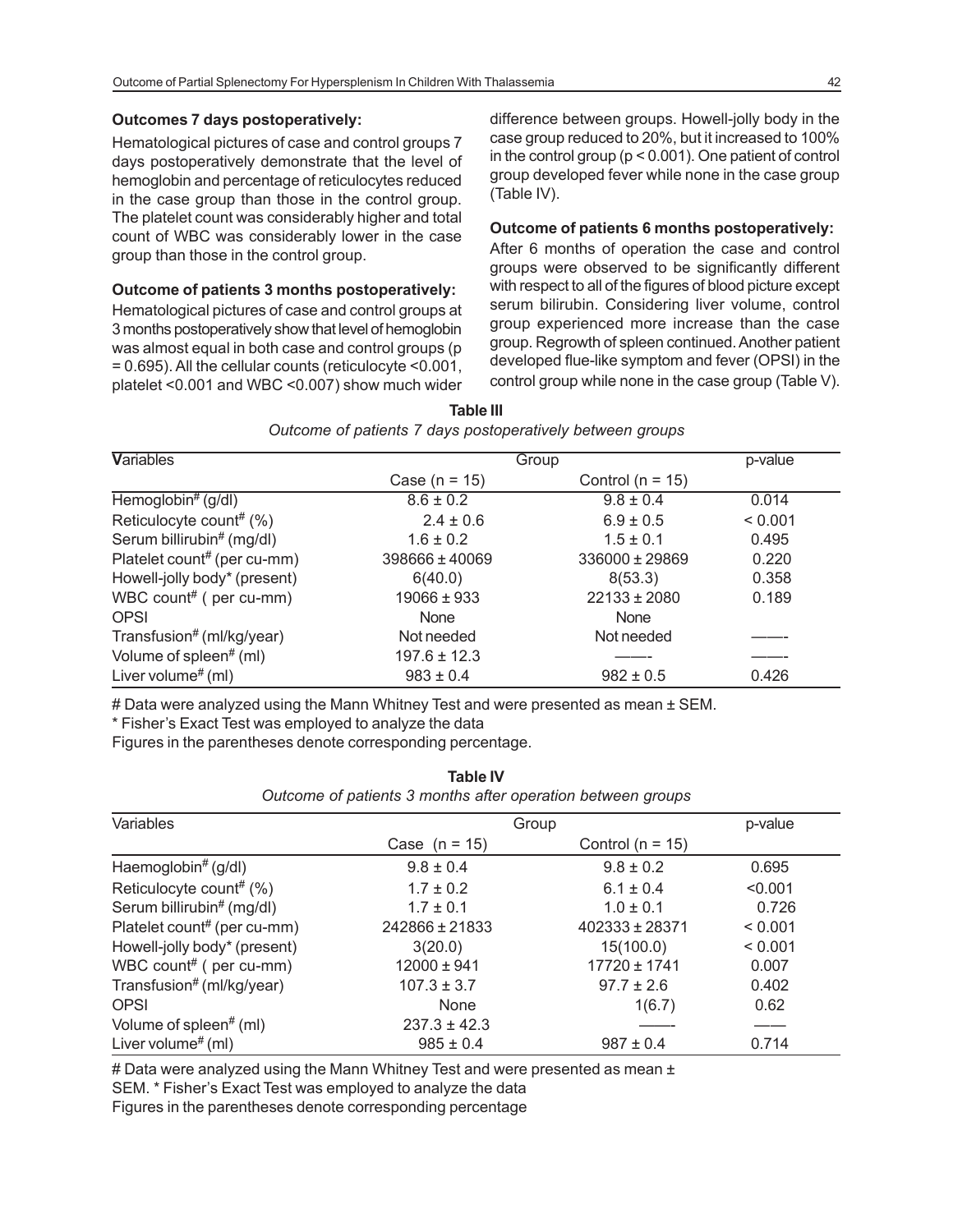| Variables                          | Group              |                      | P-value |
|------------------------------------|--------------------|----------------------|---------|
|                                    | Case $(n = 15)$    | Control ( $n = 15$ ) |         |
| Hemoglobin# (g/dl)                 | $8.4 \pm 0.6$      | $9.6 \pm 0.4$        | 0.114   |
| Reticulocyte count# (%)            | $1.7 \pm 0.2$      | $5.1 \pm 0.6$        | < 0.001 |
| Serum billirubin# (mg/dl)          | $1.0 \pm 0.1$      | $0.9 \pm 0.1$        | 0.726   |
| Platelet count# (per cu-mm)        | $211333 \pm 23500$ | 344666 ± 33578       | 0.003   |
| Howell-jolly body* (present)       | 1(6.7)             | 15(100.0)            | < 0.001 |
| WBC count# ( per cu-mm)            | $9193 \pm 621$     | 14366 ± 1015         | < 0.001 |
| Transfusion# (ml/kg/year)          | $133.0 \pm 7.8$    | $107.0 \pm 2.7$      | 0.004   |
| <b>OPSI</b>                        | None               | 1(6.7)               | 0.62    |
| Volume of spleen <sup>#</sup> (ml) | $296.3 \pm 63.3$   |                      |         |
| Liver volume <sup>#</sup> (ml)     | $988 \pm 1.3$      | $991 \pm 1.6$        | 0.073   |

| Table V                                                     |  |  |  |  |
|-------------------------------------------------------------|--|--|--|--|
| Outcome of patients 6 months after operation between groups |  |  |  |  |

# Data were analyzed using the Mann Whitney Test and were presented as mean ± SEM.

\* Fisher's Exact Test was employed to analyze the data

Figures in the parentheses denote corresponding percentage.

### **Postpartialsplenectomy residual splenic enlargement:**

Residual splenic size after partialsplenectomy is gradual increase in pattern. The initial size after partial splenectomy was 197 ml. At three month postoperative follow up it was 237 ml and at six month it was 297ml.



**Fig. 1:** *Changes in volume of spleen from baseline to endpoint*

### **Discussion**

Total splenectomy has long been the procedure of choice for patients with thalassemia since mid 19<sup>th</sup> century. It has been a logical treatment modality for palliation in children with thalassemia patients. The spleen has several immunological functions to perform.

It may phagocytose blood-borne antigens in the presence of low concentrations of antibodies, participate in opsonisation, generate specific antibodies and maintains the integrity of the complement pathway and has an 'immune memory'. As the spleen plays unique role in the clearance of particulate antigens including pathogenic bacteria from the peripheral blood and is also a key lymphoid organ in early childhood. Therefore the decision to perform total splenectomy before the age of 5 years is not a wise one  $.19-20$  To preserve these functions, partial splenectomy, as an alternative to total splenectomy has been proposed in thalassemia patients.

In the present study, the age and sex (Table-I) distribution between partial and total splenectomy groups were fairly comparable at the baseline. All the hematological variables (hemoglobin levels, reticolocyte count WBC

count, platelate count, Howell-Jolly body), frequency of blood transfusion, volume of the spleen and liver were fairly comparable between partial and total splenectomy groups before surgical intervention.

Preoperative blood transfusion requirement (Table-II) was almost equal in both groups. In the postoperative periods (7 days, 3 months and 6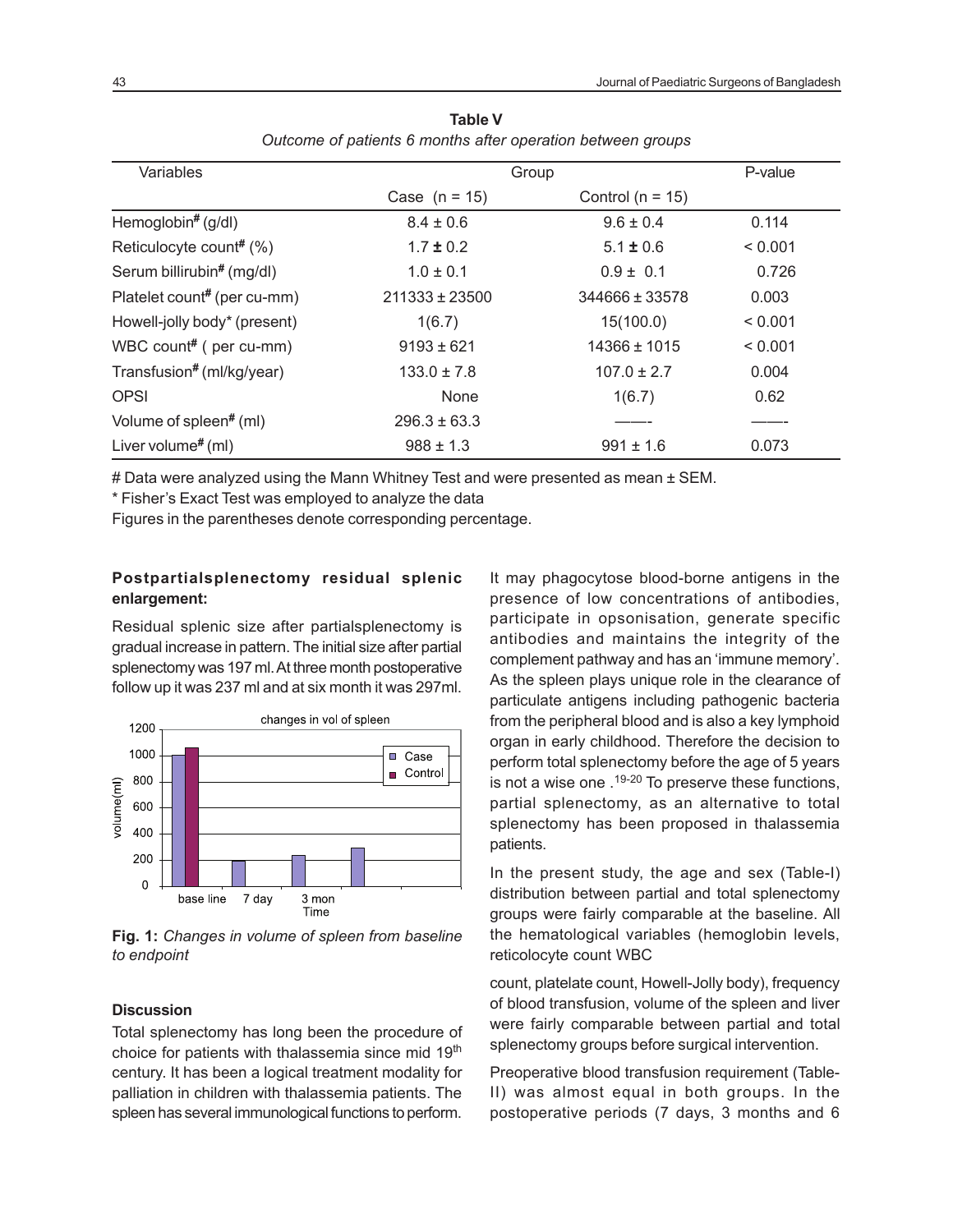months) the blood transfusion requirement has decreased in both groups but the rate of reduction is more pronounced in the control group. In the case group it had reduced from 442.7 ml/kg/year (36.9ml/ kg/month) to 107ml/kg/year (8.9ml/kg/month) at three months (Table VI). At six month it had increased to133.0 ml/kg/year (11.08 ml/kg/month) for the same group. On the other hand in the control group, blood transfusion requirement had reduced from 451.3 ml/ kg/year (37.6ml/kg/month) to 97 ml/kg/year (7.3ml/ kg/moth) at three months and to 107 ml/kg/ year (8.91 ml/kg/month) at six months. Bahador and his associates <sup>21</sup> showed in a comparative study between partial and total had reduced threefold from 10 to 25ml/ kg/month every 1 to 2 weeks to every 4 to 6 weeks which is consistent with our study.

At the same time the Hb level had increased at least about 2 gm/dl from its preoperative value at three months (Table IV) and remained static up to 6months (Table V) postoperatively. At three months postoperatively the amount of Hb had increased in both groups and became equal (9.8 gm/dl) ( $p =$ 0.695). It remained stable at this level (9.8 gm/dl) at six months postoperatively in the control group while it had reduced to some extent (8.4 gm/dl) in the case group but the difference is not significant (p= 0.114). de Buys and his associates  $22$  in a study of partial splenectomy on 5 children demonstrated that the level of hemoglobin had increased from 4.7 g/dl before surgery to 8.7 g/dl after surgery which is consistent with the findings of the present study. However, Rice and his colleagues  $23$  demonstrated in a series of follow up of 25 children from one month to 4 years with symptomatic hemolytic anemia showed that though hemoglobin level increases rapidly in first month following partial splenectomy, it is no longer kept at this level in long-term follow up. As our follow up period was only 6 months, we are not in a position to comment on the change in hemoglobin level in the long run.

The cellular counts e.g. platelet and WBC showed (Table III) a sudden rise in both groups but in case of platelet count it was considerably higher in the partial splenctomy group than that in the total splenectomy group. The abrupt rise in WBC count was significantly more in the total splenectomy group than that in the partial splenectomy group. The WBC count in the former group was reduced to a normal range on the

3<sup>rd</sup> month while the same variable in the latter group also reduced but still maintained at a much higher level than the upper limit of normal range.

At month 3 (Table IV), the platelet count greatly reduced in the partial splenectomy group from its 7<sup>th</sup> postoperative value, while the same parameter in the total splenectomy group had a further rise showing a wider difference between the groups. At 6 months, platelet count of both groups was reduced and was maintained within the normal range (Table V). de Montalembert and associates  $12$  in a similar study reported that 9 out of 24 patients had thrombocytopenia before surgery with the mean platelet count being 20600/Cu-mm of blood. In the third week after surgery all of them changed to thrombocytosis with a mean platelet count of 831000/ Cu-mm of blood. But one year after surgery the mean platelet count had fallen to 411000/Cu-mm of blood which is quite consistent with the findings of the present study. Consistent with the present study, Nouri et al <sup>24</sup> in an another study demonstrated that the platelet count after partial splenectomy increased from 134000/Cu-mm of blood before surgery to 540000/ Cu-mm of blood immediately after surgery.

Howell-Jolly Body (HJB) in the partial splenectomy group started decreasing while it is increasing in total group in the postoperative periods. Preoperatively, six (40%) patients of partial group and 8 (53.3%) patients of total group showed HJB in their peripheral blood (Table II). At 7 day postoperatively the picture was same (Table III). At 3month and 6 month postoperatively HJB was found only in 3(20%) and 1(6.7%) patients of partial group respectively, while the same inclusion body was found in all the patients (100%) of total group (p< 0,001) (Table IV & V). Rice et al <sup>23</sup> and Vasilescu et al <sup>25</sup> reported clearance of the Howell - Jolly body after partial splenectomy but they did not mention how it was possible. In the present study, clearance of Howell-jolly body in five patients after partial splenectomy in contrary to total splenectomy indicates preservation of splenic phagocytic function.

The rate of postsplenectomy infection (OPSI) was only 13. 3% in total group while 0% in partial group. One patient of control group near three months postoperative period reported fever and another one at six months complained flue-like symptom and fever (table-IV & V), while none in the case group reported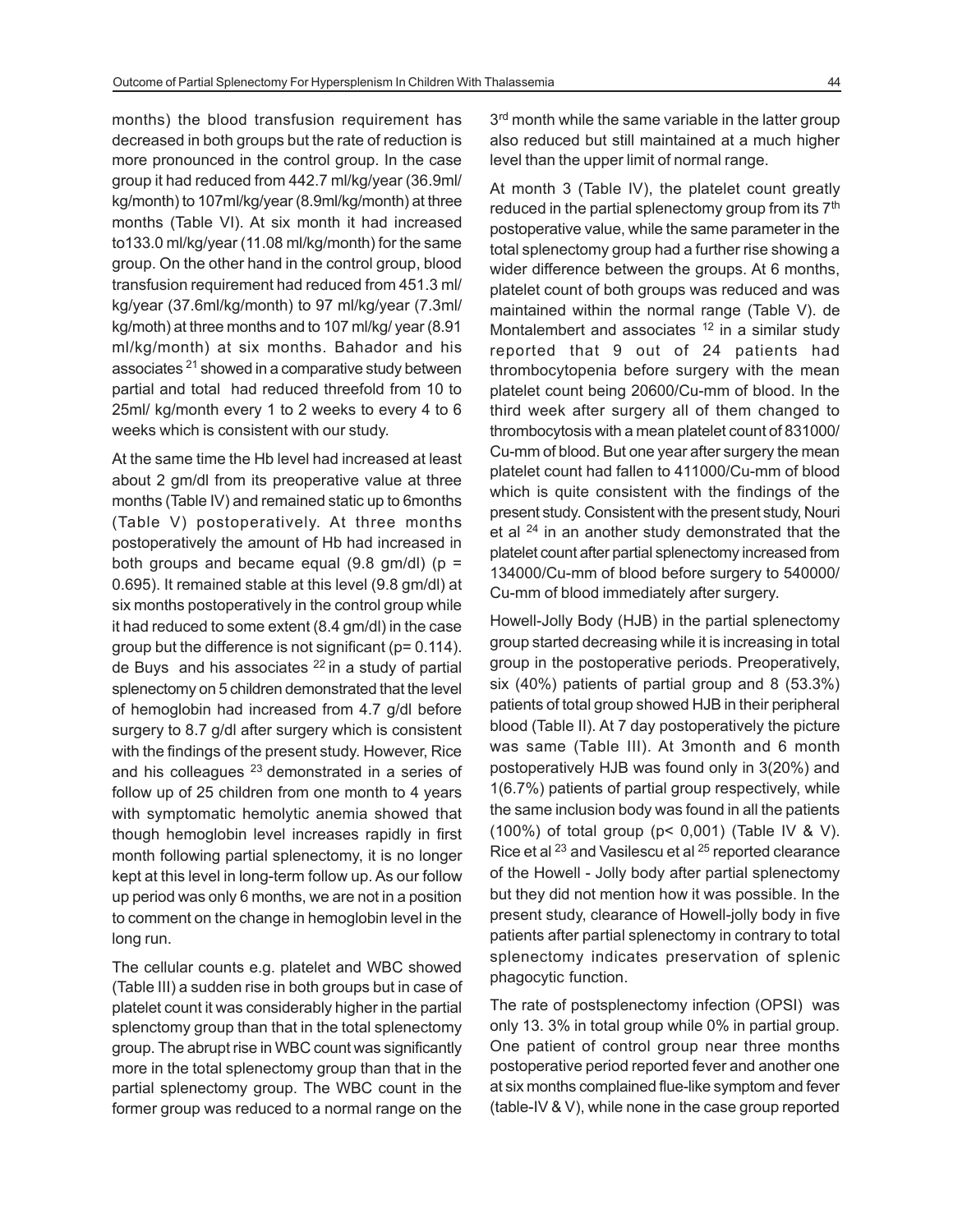Intravenous fluid, injection penicillin, paracetamol suppository and other supportive therapy were administered to treat (OPSI). de Montalembert  $(1990)^{12}$  found no infection after partial splenectony in six children which is consistent with our study. The less incidence of postsplenectomy infection in the partial group in our study indicates that the immune and the phagocytic function of the spleen were preserved.

Regrowth of the residual spleen was observed in our study after partial splenectomy (Fig- I). The preoperative mean splenic volumes were 1005 ml and 1060 ml in the case and control groups respectively. In the immediate (7<sup>th</sup>) postoperative period, the mean residual splenic volume was 197.6 ml (19.6% of preoperative value). After three months the volume increased to 237.3 ml (23.6%) and after six months to 296.4 ml (29.4%). The mean size of the splenic remnant remained between 19.6% and 29.4% of the baseline volume through the study period. Rice and his colleagues  $23$  in a study throughout two years showed that splenic regrowth was between 15% and 30%. As our study period was only 6 months, it is obvious that the rate of regrowth is more pronounced in our study. Although the objective of our study was to retain 5% to 10% of its preoperative value we could not do that for several causes.

In our study postsplenectomy liver volume is increasing in both groups but the increase is greater in the total splenectomy group (from 982ml to 991ml) than that in the partial splenectomy group (from 983 ml to 988 ml) suggesting that difference is not significant ( $P < 0.05$ ) (TableIII & Table V).

From the above discussion it is evident that partial splenectomy in patients with thalassemia major is effective in controlling hemolysis, preserving the hematological variables, splenic functions and precluding postsplenectomy hepatomegaly. But splenic regrowth is a drawback which may convert it into secondary total splenectomy in the future.

Regarding small sample size and short follow up period, it is recommended further randomized controlled with prolonged follow up study to be done in such type of study.

From the findings of the present study it can be concluded that partial splenectomy in patients with ² thalassemia is effective in decreasing transfusion requirement and haemolysis, improving peripheral blood pictures and preserving splenic phagocytic and immune functions. Although the reduction in haemolytic rate is not as much as that observed in total splenectomy, it is of sufficient magnitude to provide clinical benefit. Partial splenectomy also reduces the extramedullary hemopoitic activity

#### **References**

- 1. Galanello R & Origa R, ²-thalassemia; *Orphanet Journal of Rare Diseases*, 2010; p-**5**:11 http:// www.ojrd.com/content/5/1/11
- 2. Preeda V; Thalassemia: Detection, Management, Prevention and Curative treatment, *CME; Bangkok Medical Journal;* 2011, p-113-18
- 3. Lokeshwar MR, Manglani M, Trends In thalassemia. *In:* Recent Advances in Pediatrics, Vol. 3. Ed Gupta. New Delhi, Jaypee & Brothers; 1993, pp 285-301
- 4. Bank A. Concluding remarks-6<sup>th</sup> Cooley's anemia conference. *Ann NyAcad Sci;* 1990, 612: 477
- 5. King H, Shumacker HB Jr, 'Susceptibility to infection after splenectomy performed in infancy', *Ann Surg;* 1951 vol. 136, pp. 239-42.
- 6. Lynch AM, Kapila R, 'Overwhelming postsplenectomy infection', *Infect Dis Emerg;* 1996, vol. 10, pp. 693-707.
- 7. Leonard AS, Giebink GS, Baesl TJ, 'The overwhelming postsplenectomy sepsis problem', *World J Surg*; 1980, vol. 4, pp. 423-32.
- 8. Holdsworth RJ, Irving AD, Cuschieri A, 'Postsplenectomy sepsis and its mortality rate: actual versus perceived risks,' *Br J Surg;* 1991 vol. 78, no. 9, pp. 1031-8.
- 9. Brigden ML, Pattullo AL 'Prevention and management of overwhelming postsplenectomy infection: an update', *Crit Care Med;* 1999,vol. 27, pp. 836-42.
- 10. Corazza G R, Ginaldi L, Zoli *et al,* 'Howell-Jolly Body count as measure of splenic function-a reassessment'. *Clin Lab Hemato;* 1990, vol 12, p-269-75.